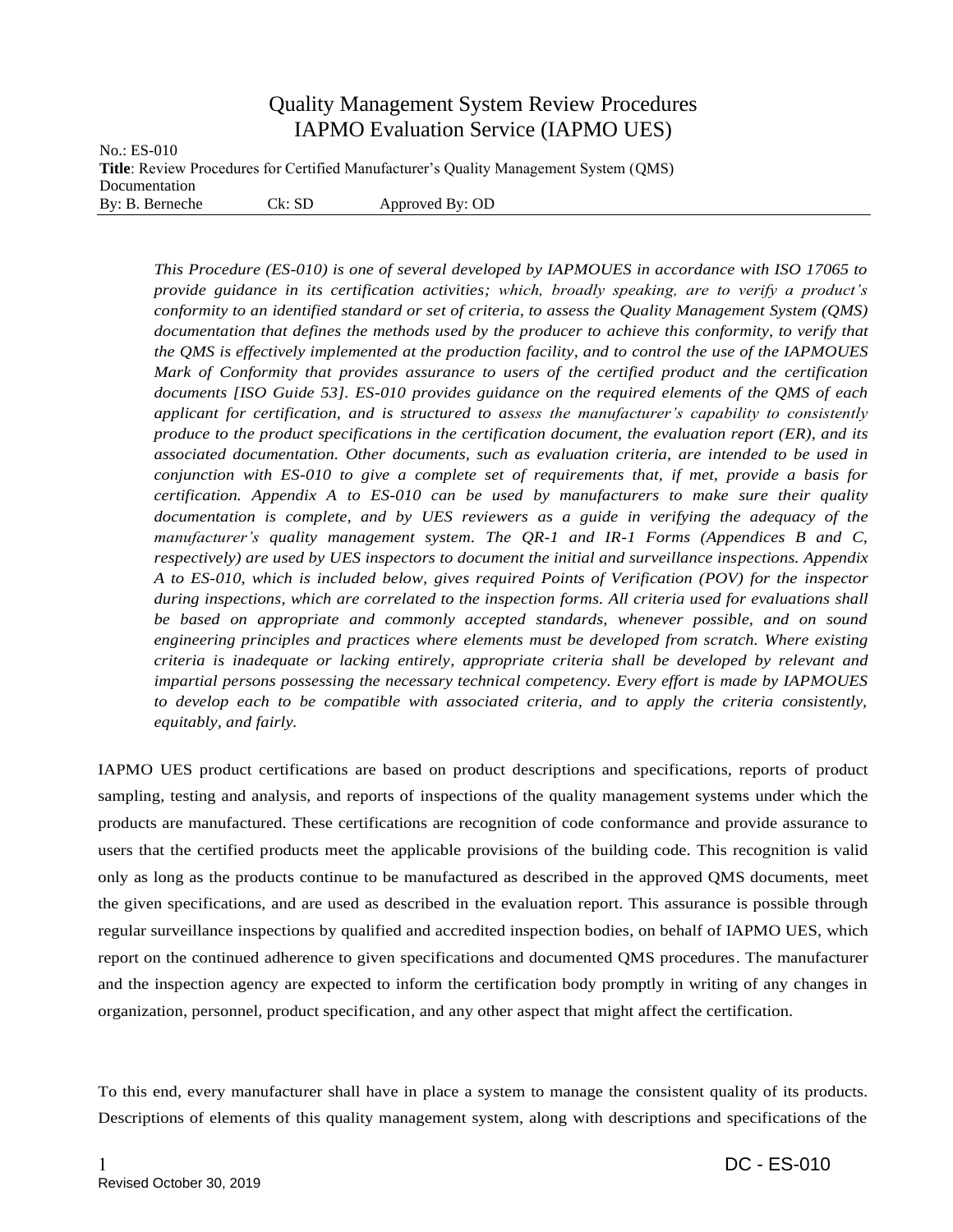product, must be submitted to IAPMOUES for review. The review is to make sure that certain general elements are present in the QMS, and that sufficient checks are in place to make sure that the manufactured product will remain consistent with the specific product represented by the submitted documentation, and subsequently by the evaluation report. The documentation is kept by IAPMOUES in its archives for reference when questions arise and for use in future reviews. IAPMOUES may, at its sole discretion, require the submittal of fewer documents, if appropriate for the specific product under review, or additional documents that the reviewer/assessor feels are important and relevant to the certification.

All of the documents, including procedures, charts, drawings, test records, inspection reports, etc., should be submitted by the same person responsible for the certification on behalf of the applicant so that the applicant is completely aware of, and takes responsibility for, each. All submitted documentation is reviewed, therefore the documentation submitted should include only that which is necessary for certification and which is directly relevant to the product and process being certified. Submitting superfluous, discrepant, non-readable (by the assessor), and unclear documentation should be avoided; corrections will be required for each discrepancy and clarification for each non-legible document, and engineering time will be wasted reviewing irrelevant documentation. It is highly recommended that the documentation required by ES-010 and other criteria be submitted in a meticulously organized fashion, with descriptions and explanations to avoid confusion and the wasting of resources. Each document should be sent only once; except revisions, which should be identified as such and all changes highlighted for easy review and understanding.

## **Required Elements of a Quality Management System**

The following information (categories taken from ISO Guide 53) concerning the applicant's quality management system shall be provided to IAPMOUES for review. The submitted documents shall be clear and correct since the information will be relied upon in the assessors' certification decisions: (A copy of these requirements in a worksheet format is provided in Appendix A.)

- 1. Legal information about the Report Holder that is the subject of the certification, including its name, location, and contact information.
- 2. Legal information about the manufacturing facility, including its name, location, and relationship to the report holder.
- 3. Explanation of the chain of responsibility for the product, its manufacturing, and compliance.
	- a. Contact information of the person or persons responsible for matters pertaining to the certification, including authority to make any required changes.
	- b. Contact information of the person or persons responsible for implementing the quality management system at the manufacturing location(s).
	- c. Any special required competency of key manufacturing and testing personnel.
- 4. Description of the procedures in place to control each document of significance to the quality of the product to make sure the applicable editions and revisions are available and used where required.
- 5. Design verification procedures for products where design is required to define specific product characteristics.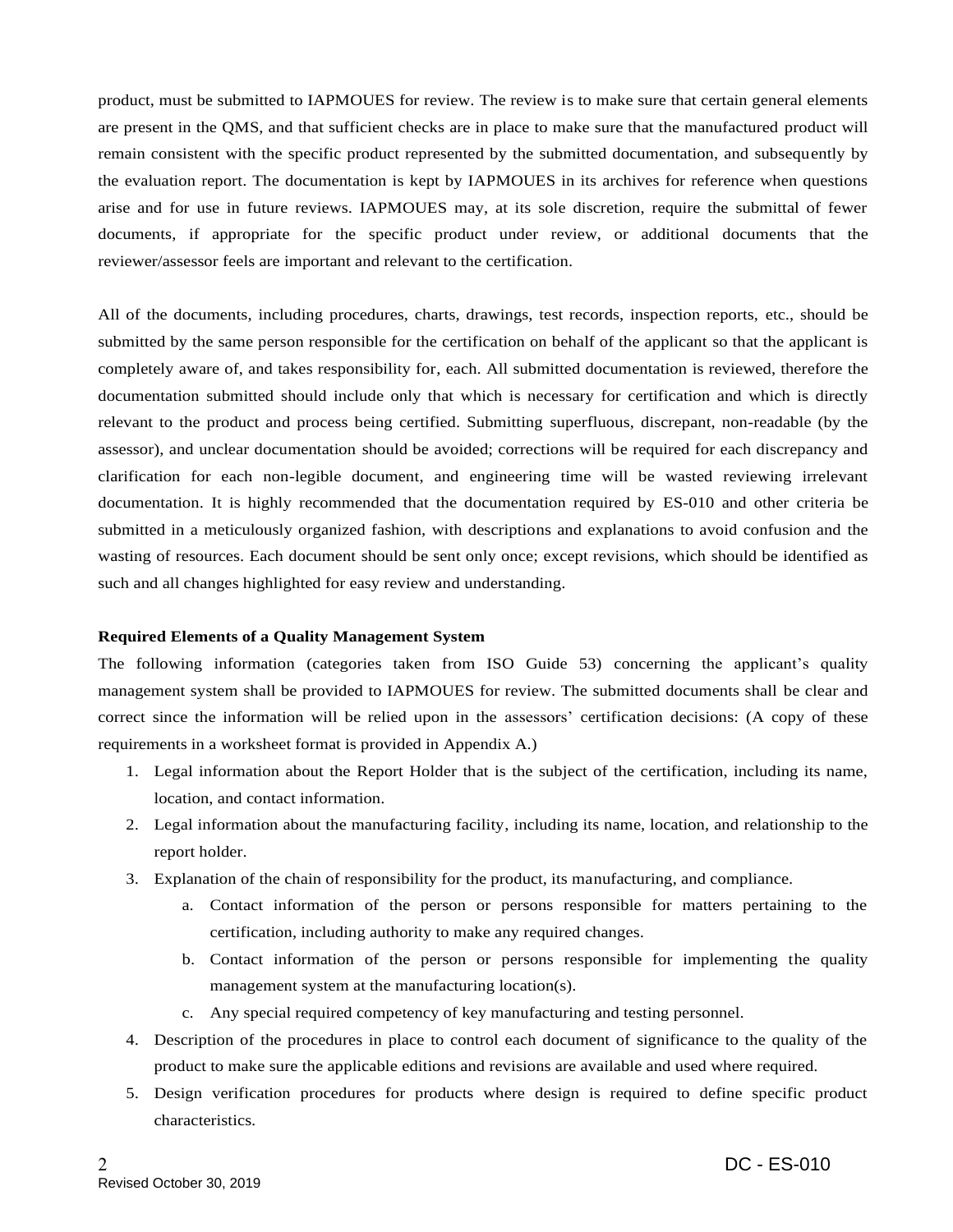- 6. Incoming materials.
	- a. Description of raw material, goods, and assembly constituents of the product under certification.
	- b. Minimum acceptance criteria and standards that these constituents must meet.
	- c. Details of purchasing and receiving procedures to verify acceptability.
	- d. Storage and staging procedures of constituents in preparation for production.
- 7. Description of manufacturing process, highlighting stages of significant effect on product quality.
	- a. Traceability procedures used throughout production to isolate non-conformances when they occur.
- 8. In process verification procedures used to monitor product compliance, including steps in the process where each occurs and where samples are taken, frequency of verification, testing devices used, and target specifications.
- 9. Identification and description, including measurement quantities and accuracies, for all measuring and testing devices used to verify conformity of the product under the QMS.
	- a. Calibration procedures (calibration frequency and status, record keeping, etc.) for the measuring and testing devices.
- 10. Final product verification procedures, including measurement and tolerance criteria.
	- a. Labeling procedures, including a copy of the label and description of its contents, how the product is numbered, and specific model or assembly information.
- 11. Procedures for control of non-conforming materials and products throughout production, including identification and segregation from conforming product.
- 12. Procedures for recording significant quality management data throughout production, record keeping, and record retention.
- 13. Procedures for recording and handling complaints concerning the certified products.
- 14. Procedures for making changes to the products and QMS processes, and reporting these changes to the inspection agency and IAPMOUES for verification of continued recognition.

Once the presence of the minimum elements of quality control are verified to be in place and functioning, IAPMOUES requires ongoing reports of continued compliance in support of its surveillance obligation under ISO 17065. This includes reports of inspections by qualified inspection bodies, which shall include records of complaints and non-conformances or lack thereof, product and process changes or lack thereof, significant indicators of compliance for both manufacturing and management system processes, continuity of the manufacturing location(s) and company legal status, and verification of the continued adequacy of the quality management system (QMS) to produce the product as certified and the intent of the manufacturer to do so.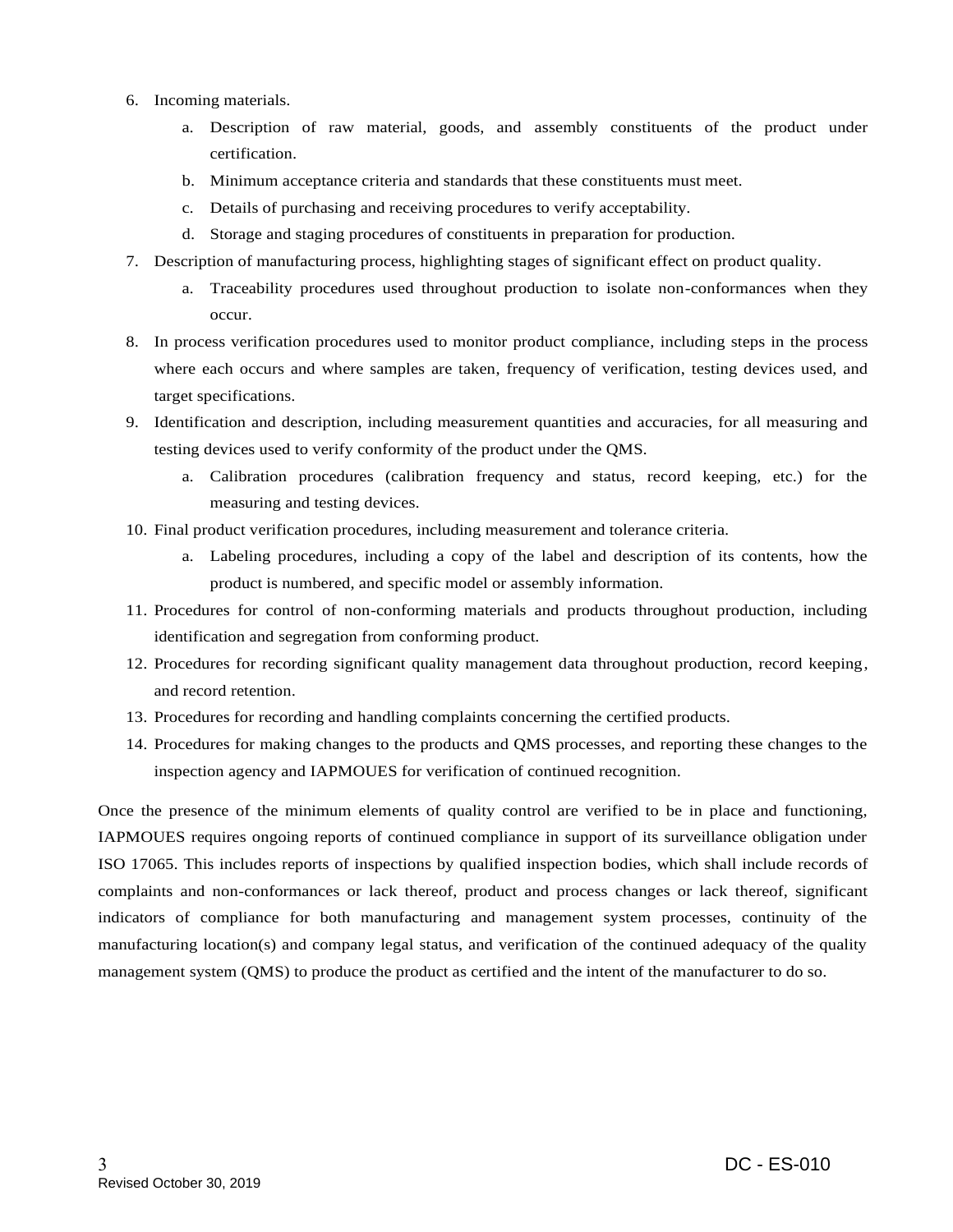| <b>Appendix A-Review and Resolution Worksheet (optional)</b> |                                                                                                                                                                                                               |                                                                                                                                           |                     |     |  |  |  |  |  |
|--------------------------------------------------------------|---------------------------------------------------------------------------------------------------------------------------------------------------------------------------------------------------------------|-------------------------------------------------------------------------------------------------------------------------------------------|---------------------|-----|--|--|--|--|--|
| <b>Report Holder:</b><br>(company name)                      |                                                                                                                                                                                                               | <b>Review</b><br>Date:                                                                                                                    |                     |     |  |  |  |  |  |
| <b>Product:</b>                                              |                                                                                                                                                                                                               | <b>Report:</b>                                                                                                                            |                     |     |  |  |  |  |  |
| (Trade name or descript.)<br><b>Manufacturer:</b>            |                                                                                                                                                                                                               | (ER#)                                                                                                                                     |                     |     |  |  |  |  |  |
| (if different)                                               |                                                                                                                                                                                                               |                                                                                                                                           |                     |     |  |  |  |  |  |
| <b>Plant Location:</b><br>(address, city, state)             |                                                                                                                                                                                                               |                                                                                                                                           |                     |     |  |  |  |  |  |
| <b>Plant Contact:</b><br>(name, phone, email)                |                                                                                                                                                                                                               |                                                                                                                                           |                     |     |  |  |  |  |  |
|                                                              |                                                                                                                                                                                                               | <b>Point of QC Verification (POV)</b>                                                                                                     | <b>QCM</b> Section: | 囚困⊘ |  |  |  |  |  |
| 1.                                                           |                                                                                                                                                                                                               | Legal information about the report holder that is the subject of the<br>certification, including name, location, and contact information. |                     |     |  |  |  |  |  |
| 2.                                                           | Legal information about the manufacturing facility, including its name,<br>location, and relationship to the report holder.                                                                                   |                                                                                                                                           |                     |     |  |  |  |  |  |
| 3.                                                           | Explanation of the chain of responsibility for the product, its<br>manufacturing, and compliance.                                                                                                             |                                                                                                                                           |                     |     |  |  |  |  |  |
| 3a.                                                          | Contact information of the person or persons responsible for matters<br>pertaining to the certification, including authority to make any required<br>changes.                                                 |                                                                                                                                           |                     |     |  |  |  |  |  |
| 3b.                                                          | Contact information of the person or persons responsible for<br>implementing the quality management system at the manufacturing<br>location(s).                                                               |                                                                                                                                           |                     |     |  |  |  |  |  |
| 3c.                                                          | Any special required competency of key manufacturing and testing<br>personnel.                                                                                                                                |                                                                                                                                           |                     |     |  |  |  |  |  |
| 4.                                                           | production process?                                                                                                                                                                                           | Is the Quality Management System compatible with the product and                                                                          |                     |     |  |  |  |  |  |
| 4a.                                                          | Description of the procedures in place to control each document of<br>significance to the quality of the product to make sure the applicable<br>editions and revisions are available and used where required. |                                                                                                                                           |                     |     |  |  |  |  |  |
| 5.                                                           |                                                                                                                                                                                                               | Design verification procedures for products, where design is required to<br>define specific product characteristics.                      |                     |     |  |  |  |  |  |
| 6.                                                           | Incoming materials.                                                                                                                                                                                           |                                                                                                                                           |                     |     |  |  |  |  |  |
| 6a.                                                          | product under certification.                                                                                                                                                                                  | Description of raw material, goods, and assembly constituents of the                                                                      |                     |     |  |  |  |  |  |
| 6b.                                                          | meet.                                                                                                                                                                                                         | Minimum acceptance criteria and standards that these constituents must                                                                    |                     |     |  |  |  |  |  |
| 6с.                                                          |                                                                                                                                                                                                               | Details of purchasing and receiving procedures to verify acceptability.                                                                   |                     |     |  |  |  |  |  |
| 6d.                                                          | Storage and staging procedures of constituents in preparation for<br>production.                                                                                                                              |                                                                                                                                           |                     |     |  |  |  |  |  |
|                                                              |                                                                                                                                                                                                               |                                                                                                                                           |                     |     |  |  |  |  |  |